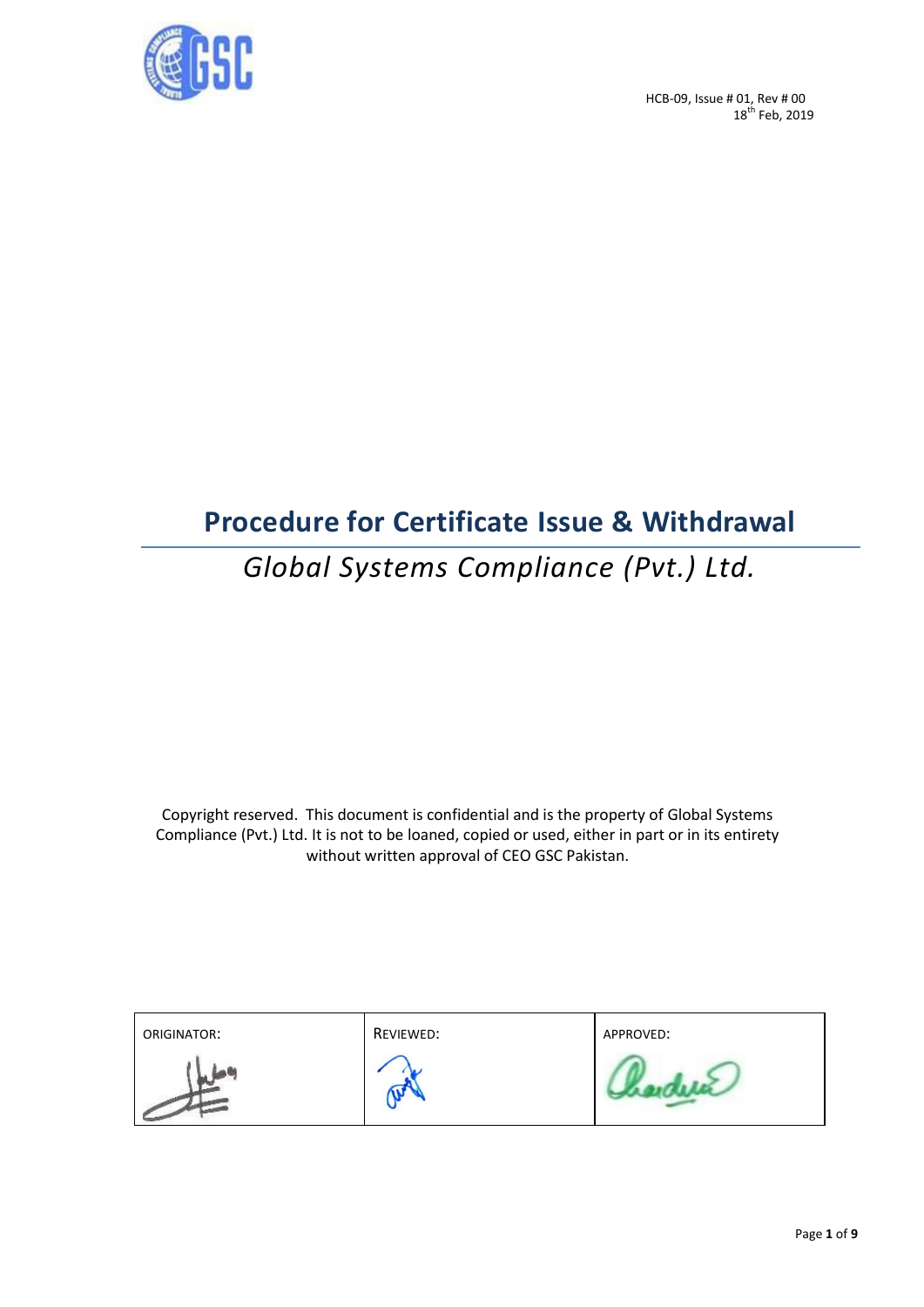

## **Table of Contents**

| 1.  |                                                                                     |  |
|-----|-------------------------------------------------------------------------------------|--|
| 2.  |                                                                                     |  |
| 3.  |                                                                                     |  |
| 4.  |                                                                                     |  |
| 5.  |                                                                                     |  |
|     | 6. Lead Auditors approval/rejection of certification:  Error! Bookmark not defined. |  |
| 6.1 |                                                                                     |  |
| 7.  |                                                                                     |  |
| 8.  | CEO, GSC Pakistan Review & Approval:  Error! Bookmark not defined.                  |  |
| 9.  |                                                                                     |  |
| 10. |                                                                                     |  |
| 11. | Suspending, withdrawing or reducing of the scope of certification 7                 |  |
| 12. |                                                                                     |  |
| 13. |                                                                                     |  |
| 14. |                                                                                     |  |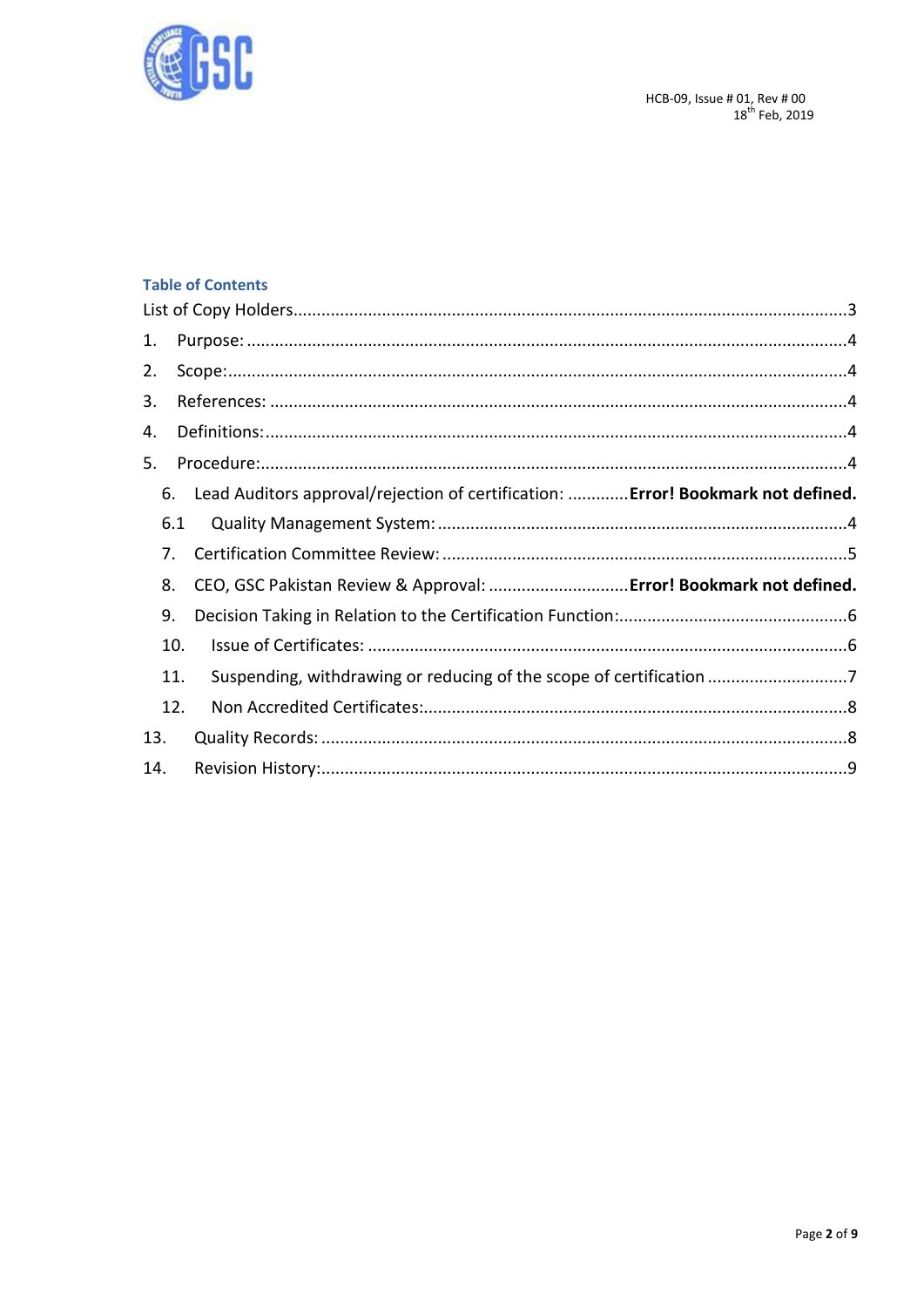

## **List of Copy Holders**

<span id="page-2-0"></span>

| $Sr.$ # | <b>Designation</b>                       |
|---------|------------------------------------------|
|         | <b>Chief Executive Officer</b>           |
| 2       | <b>Shariah Expert</b>                    |
| 3       | <b>Quality Management Representative</b> |
| 4       | <b>Deputy Management Representative</b>  |
| 5       | <b>Manager Certification</b>             |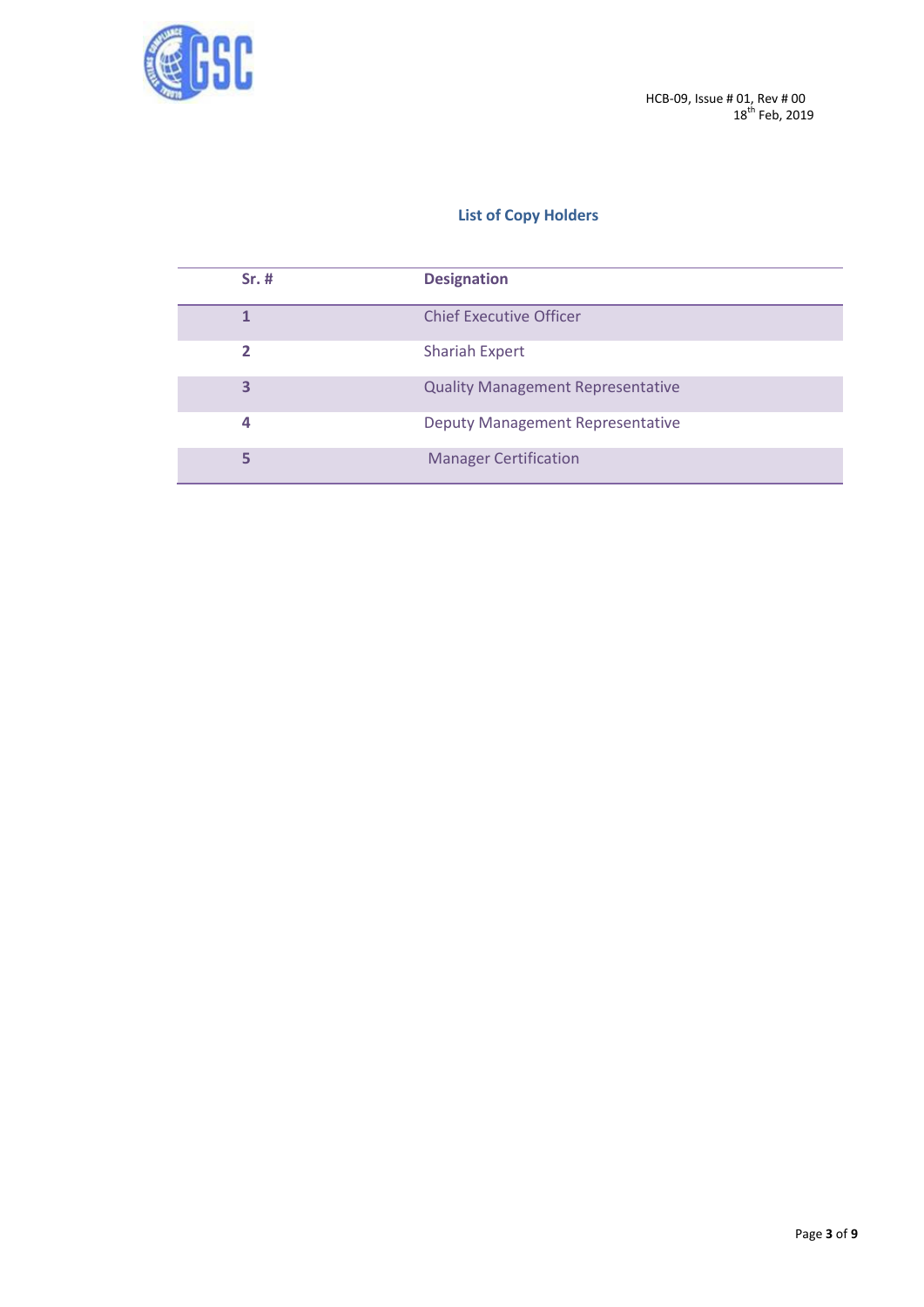

HCB-P-09, Issue # 01, Rev # 00 18<sup>th</sup> Feb, 2019

#### <span id="page-3-0"></span>**1. Purpose:**

To ensure that GSC Certificates of Approval are:

- Correctly approved and issued when the organisation/site demonstrates compliance with the relevant standard through the certification audit process.
- Correctly withdrawn when the organisation/site is found no longer to comply with the relevant standard for any element of the standard
- The certificated client complies with the conditions governing the use of the Certificate of the relevant standard and the mark/symbol of the Certification Body.

#### <span id="page-3-1"></span>**2. Scope:**

All Certificates approved and issued by GSC Certification Body.

#### <span id="page-3-2"></span>**3. References:**

Clause 9.1.14 , 9.1.15, 9.2.5 of PS 4992-2016, Certification decision Clause 9.6. of 4992- 2016 Suspension, withdrawing or reducing the scope of certification

#### <span id="page-3-3"></span>**4. Definitions:**

None

#### <span id="page-3-4"></span>**5. Certification Decision:**

GSC ensures that the persons or committees that make the certification or recertification decisions are different from those who carried out the audits.

#### <span id="page-3-5"></span>**5.1 Criteria:**

For a recommendation to certificate an operator with a newly introduced or re-audited management system, the following degree of development or maintenance must have been achieved;

i) To be certified an organisation has to demonstrate that the management system functions and the various control mechanisms are properly operational. In practice this means in particular that:

- The management system has been operational for a minimum of three months;
- The internal audit system is fully operational and can be shown to be effective;
- One management review has been conducted.
- ii) A certificate can only be issued or re-issued if, in particular: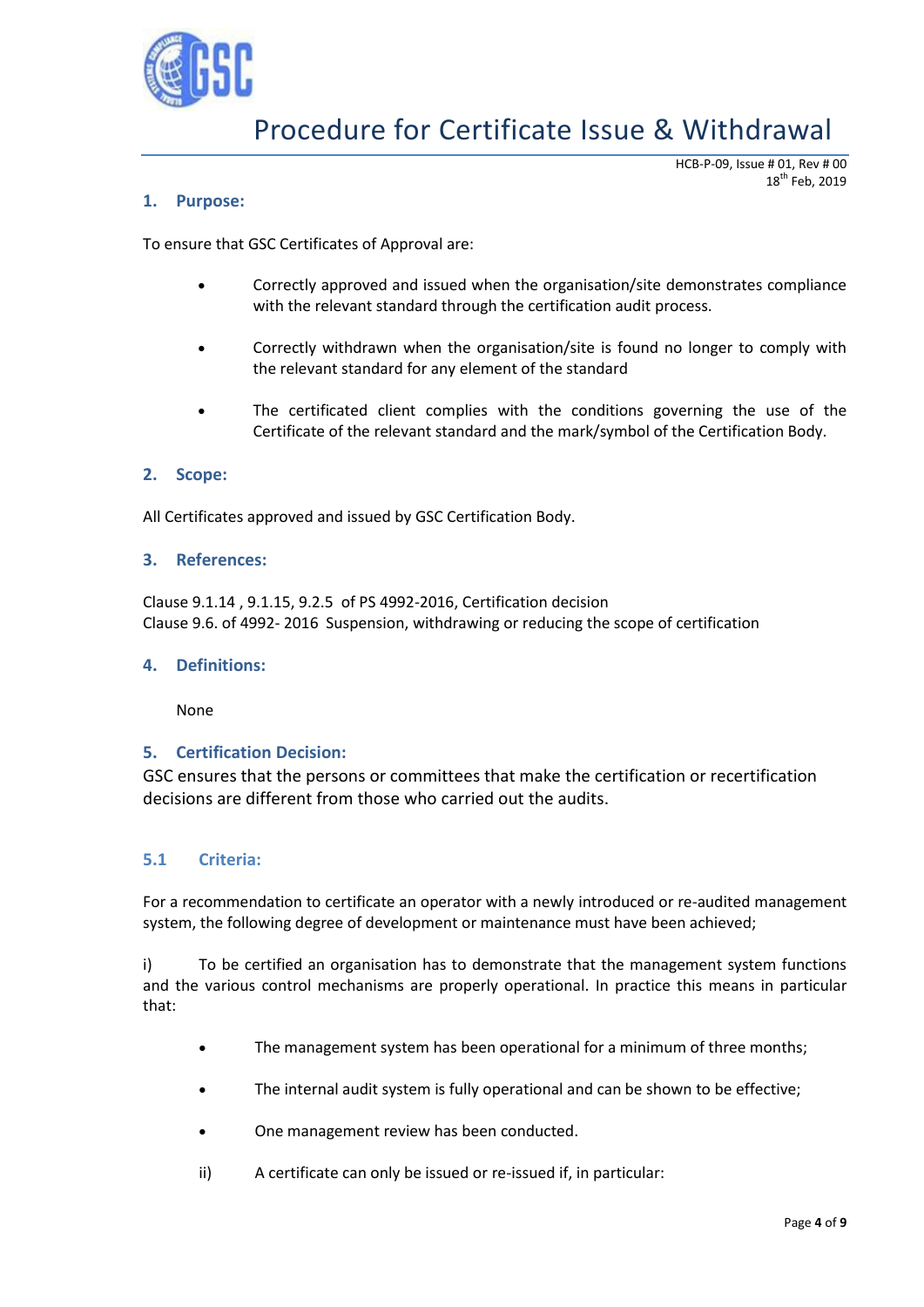

HCB-P-09, Issue # 01, Rev # 00  $18^{\text{th}}$  Feb, 2019

a. the information provided by the audit team is sufficient with respect to the certification requirements and the scope for Halal certification;

b. it has reviewed, accepted and verified the effectiveness of correction and corrective actions, for all nonconformities that represent:

i. failure to fulfil one or more requirements of this standard, or

ii. a situation that raises significant doubt about the ability of the client's product(s) /service(s) and/or management system to achieve its intended outputs;

c. it has reviewed and accepted the client's planned correction and corrective action for any

### <span id="page-4-0"></span>**6. Information for granting initial certification:**

The information provided by the audit team to GSC for the Halal certification decision shall include, as a minimum,

a. the audit reports,

b. comments on the nonconformities and, where applicable, the correction and corrective actions taken by the client,

c. confirmation of the information provided to the GSC used in the application review

d. a recommendation whether or not to grant a Halal certificate, together with any conditions or observations.

e. GSC makes the Halal certification decision on the basis of an evaluation of the audit findings and conclusions and any other relevant information (e.g. public information, comments on the audit report from the client).

#### **7. Certification Committee Review:**

All certification cases are reviewed by a certification committee in GSC Pakistan, approved by the CEO GSC on FMP09/04. Manager certification will forward the case of certification to the committee for review along with relevant documents on FMP09/01.

After the review of certification committee the certification decision will be forwarded to Mgr Certification, and subsequently certificate will be issued with the signatures of CEO DAS Pakistan.

The certification committee will consist of Mininum 2 persons.

Note: in case if the committee members are also the auditors then the reports will be reviewed by some other nominated person of CEO GSC to avoid the conflict of interest.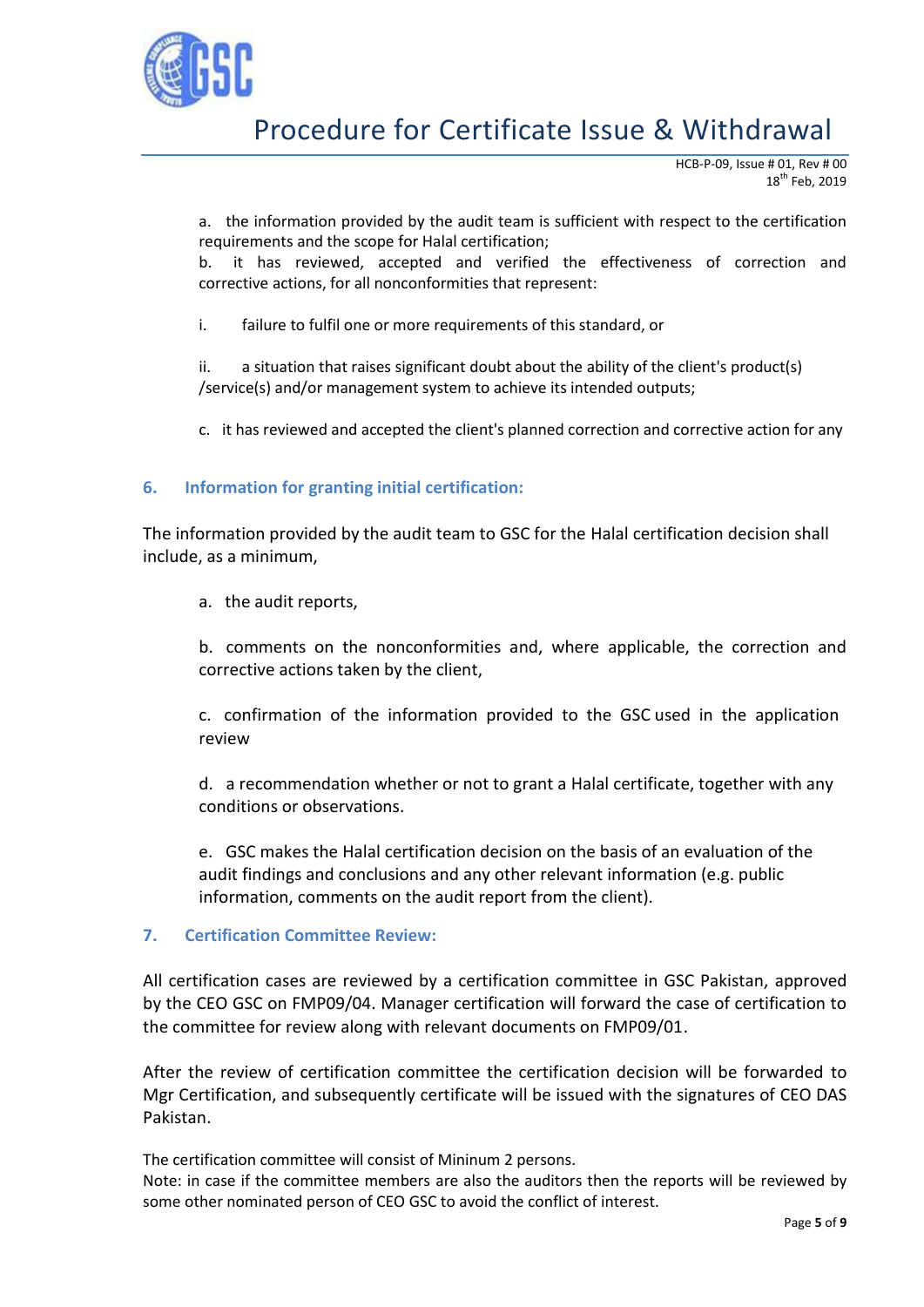

HCB-P-09, Issue # 01, Rev # 00 18<sup>th</sup> Feb. 2019

## <span id="page-5-0"></span>**8. Decision Taking in Relation to the Certification Function:**

The certification Committee, which takes the decision on granting/withdrawing a certificate in GSC, should incorporate a level of knowledge and experience in all areas, other than audit experience, which is equivalent to that of the lead auditor enabling a decision to be made based on the review of objective evidence in the audit file. The competence of review committee is maintained as per Procedure HCB-P-07.

The certification committee shall review each certification audits or re-audit process, the reports, and any relevant material and endorse the recommendation for approval or rejection. The Committee shall grant approval for a certificate of Approval providing that:

- The information provided by the audit team is sufficient with respect to the certification requirements and the scope for certification;
- For any major nonconformity, it has reviewed, accepted and verified the correction and corrective actions;
- For any minor nonconformity it has reviewed and accepted the client's plan for correction and corrective action.

The approvals pack will contain copies of forwarded by email;

- $\checkmark$  Application
- $\checkmark$  Certification Contract
- $\checkmark$  Audit Plan
- $\checkmark$  Audit report
- $\checkmark$  CARs (corrective action requests) & evidence
- $\checkmark$  Certification Decision form FMP09/01

If GSC Pakistan is not able to verify the implementation of corrections and corrective actions of any major nonconformity within 6 months after the last day of stage 2, the GSC Pakistan shall conduct another stage 2 prior to recommending certification.

The first three-year certification cycle begins with the certification decision. Subsequent cycles begin with the recertification decision.

When recertification activities are successfully completed prior to the expiry date of the existing certification, the expiry date of the new certification can be based on the expiry date of the existing certification. The issue date on a new certificate shall be on or after the recertification decision.

Following expiration of certification, the GSC Pakistan can restore certification within 6 months provided that the outstanding recertification activities are completed, otherwise at least a stage 2 shall be conducted. The effective date on the certificate shall be on or after the recertification decision and the expiry date shall be based on prior certification cycle.

#### <span id="page-5-1"></span>**9. Issue of Certificates:**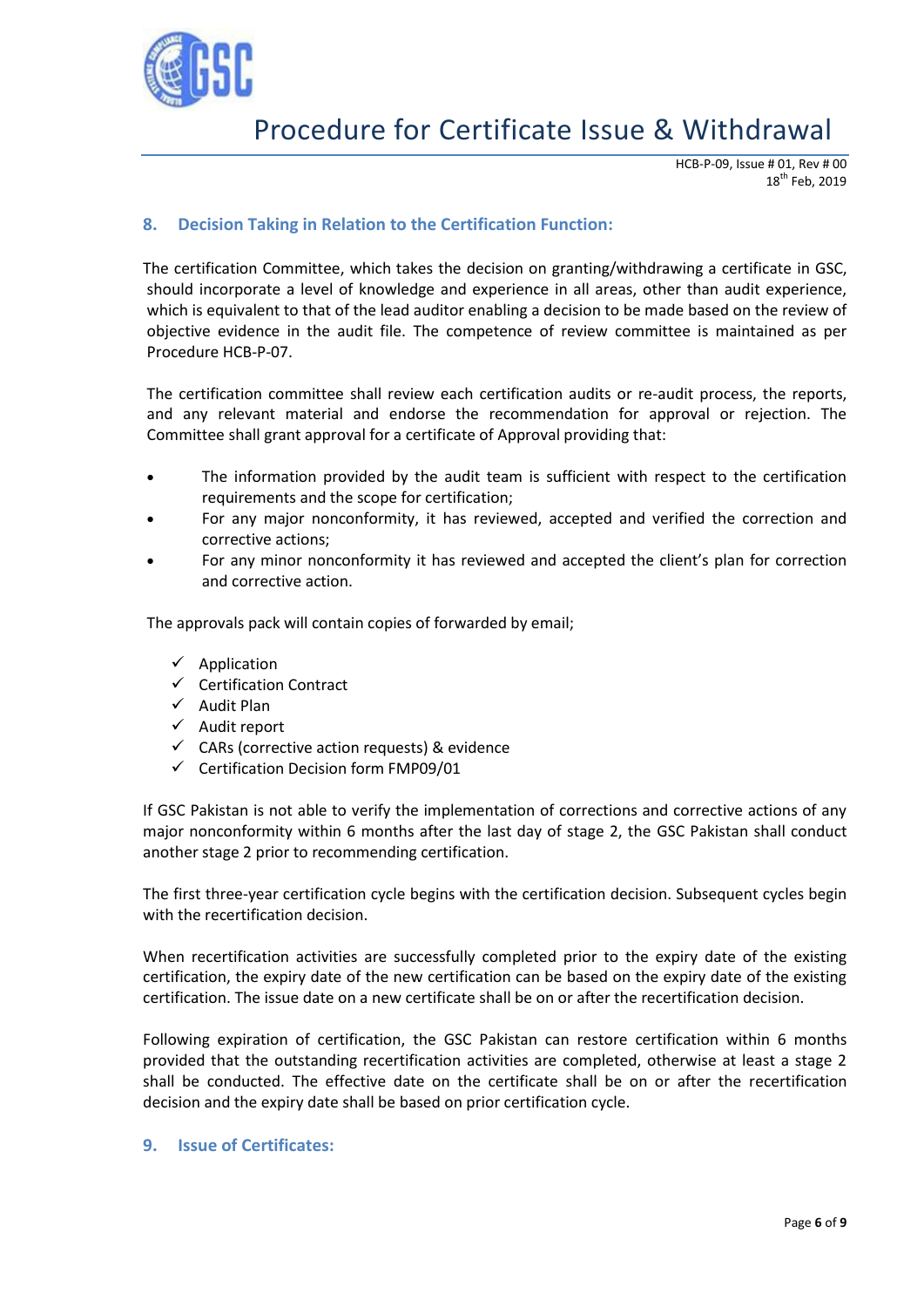

HCB-P-09, Issue # 01, Rev # 00 18<sup>th</sup> Feb. 2019

Upon approval being granted by the committee/ CEO, Assistant Manager Certification verifies the client's details including the audit scope of supply and prepare the Certificate of Approval which is checked by the QMR. CEO signs the certificate for authorization (FMP08/01 refers to procedure for information management).

Each Certificate carries a unique identification number as below. Details of each certificate used, cancelled or destroyed shall be recorded in a Certification Data Base.

Certificate Unique Identification number; e.g. **1001/19HPK**

1001: is the incremental number of certificates H: Abbreviation of halal PK: Abbreviation of Pakistan office for UK office it will be UK 19: Code for year of Certification

Manager Certification updates the Client Data Base and then contact the client about any arrangements for the delivery of the certificate through any suitable means.

Manager Certification also sends a controlled copy of the Conditions for the use of Conditions for use of GSC Mark Pl03 to approved certified client.

A copy of the Certificate shall be retained on the Clients Data Base.

An electronic image of the Certification Body mark/symbol is also forwarded to the client on issue of the certificate by manager certification through email.

### <span id="page-6-0"></span>**10. Suspending, withdrawing or reducing of the scope of certification**

GSC Pakistan suspends certification in following cases:

a. the client's certified system has persistently or seriously failed to meet certification requirements, including requirements for the effectiveness of the system,

b. the certified client does not allow surveillance or recertification audits to be conducted at the required frequencies, or

c. the certified client has voluntarily requested a suspension.

If the Client/certificate holder fails to maintain compliance with the requirements of management system(s), then:

- The client/certificate holder is formally informed in writing about the failure of compliance to the certification conditions and asked to detail corrective action via any suitable means. The copy of the letter is to be uploaded in the client data base.
- If the client refuses to respond to correct the failure of non-compliance to the conditions then QMR informs the client by the letter that the certificate may be suspended (Letter of suspension FMP09/02) initially for 6 months and after 6 months the client is informed that the certificate is cancelled (Letter of cancellation FMP09/03) and would the client return the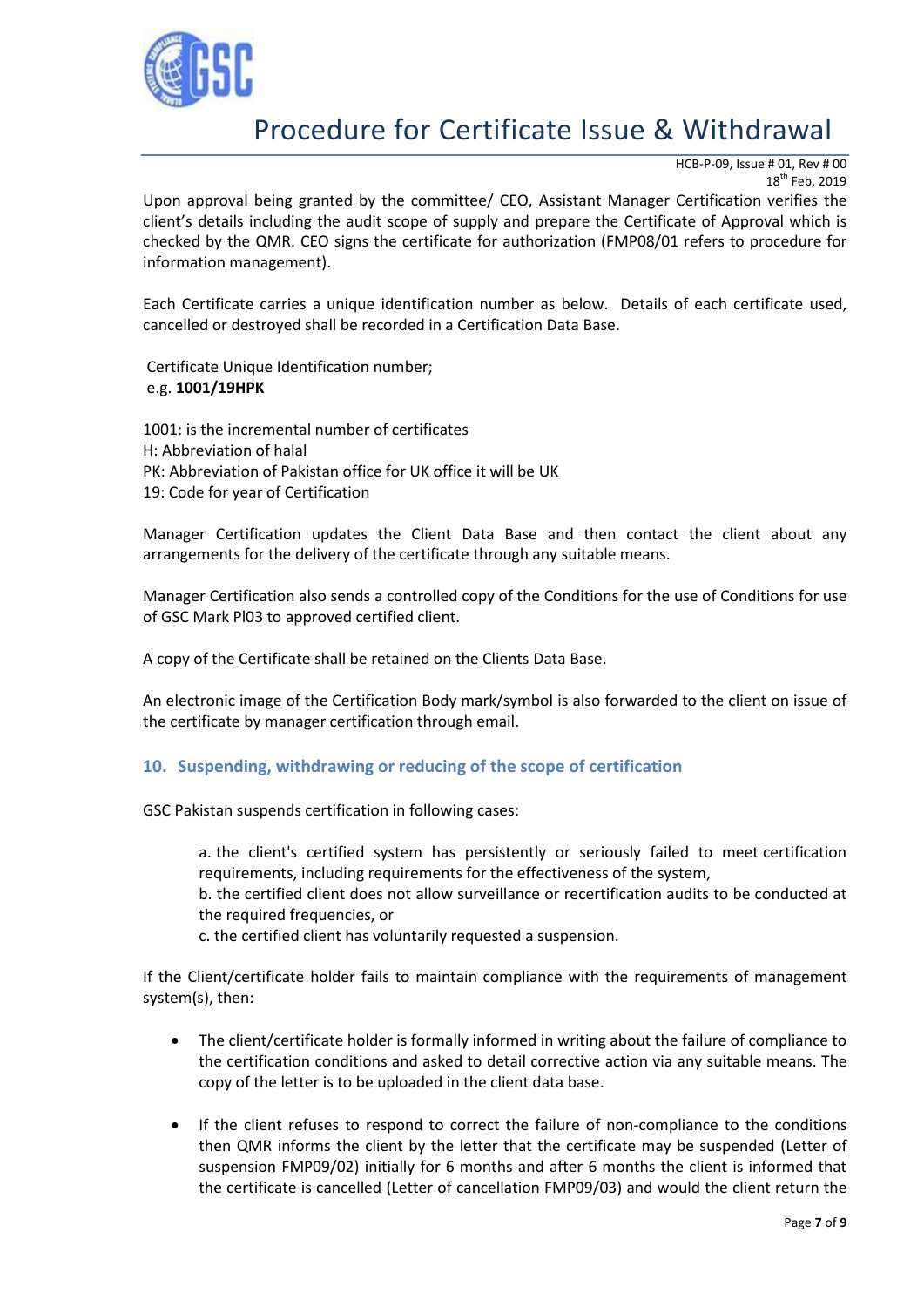

HCB-P-09, Issue # 01, Rev # 00 18<sup>th</sup> Feb. 2019

certificates and cease to use and distribute any literature, stationary, etc., referencing the certificate of Certification Body mark/symbol. The copies of the letters are to be uploaded to client data base.

Under suspension, the client's Halal certification is temporarily invalid. GSC has enforceable arrangements with its clients to ensure that in case of suspension the client refrains from further promotion of its certification. GSC makes the suspended status of the certification publicly accessible through website (see 8.1.3) and shall take any other measures it deems appropriate.

Failure to resolve the issues that have resulted in the suspension in a time established by the GSC results in withdrawal or reduction of the scope of certification.

NOTE: In most cases the suspension would not exceed 6 months.

GSC reduce the client's scope of certification to exclude the parts not meeting the requirements, when the client has persistently or seriously failed to meet the certification requirements for those parts of the scope of certification. Any such reductions are in line with the requirements of the standard used for certification.

GSC have enforceable arrangements with the certified client concerning conditions of withdrawal ensuring upon notice of withdrawal of certification that the client discontinues its use of all advertising matter that contains any reference to a certified status.

Upon request by any party, the Halal CB shall correctly state the status of certification of a client as being suspended, withdrawn or reduced.

#### <span id="page-7-0"></span>**11. Non Accredited Certificates:**

GSC Pakistan shall not issue any non-accredited certificates in the scopes for which they hold accreditation. Where accreditation only covers part of a scope (i.e. limited scope) then GSC Pakistan can issue non-accredited certificates for activities falling outside of the limitation Non-accredited certificates can be issued for new scope areas where GSC Pakistan is working towards accreditation. However, once the accreditation is granted, GSC Pakistan is required to take appropriate action to transfer the previously issued non-accredited certificates to accredited ones within 30 days.

Certificates issued for non-accredited audits shall not carry the logo of accredited body. The client shall be told that it is a non-accredited audit.

When a client does not want to continue their certification with GSC Pakistan (due to client's cancellation or transfer) the termination clause in the contract is followed. Where possible the reason for non-continuation is requested from the client. Cancellation letter and reason are updated in client data base.

#### <span id="page-7-1"></span>**12. Quality Records:**

| <b>Quality Record Number</b> | Quality record Title: | <b>Retention Time</b> |
|------------------------------|-----------------------|-----------------------|
|                              |                       |                       |